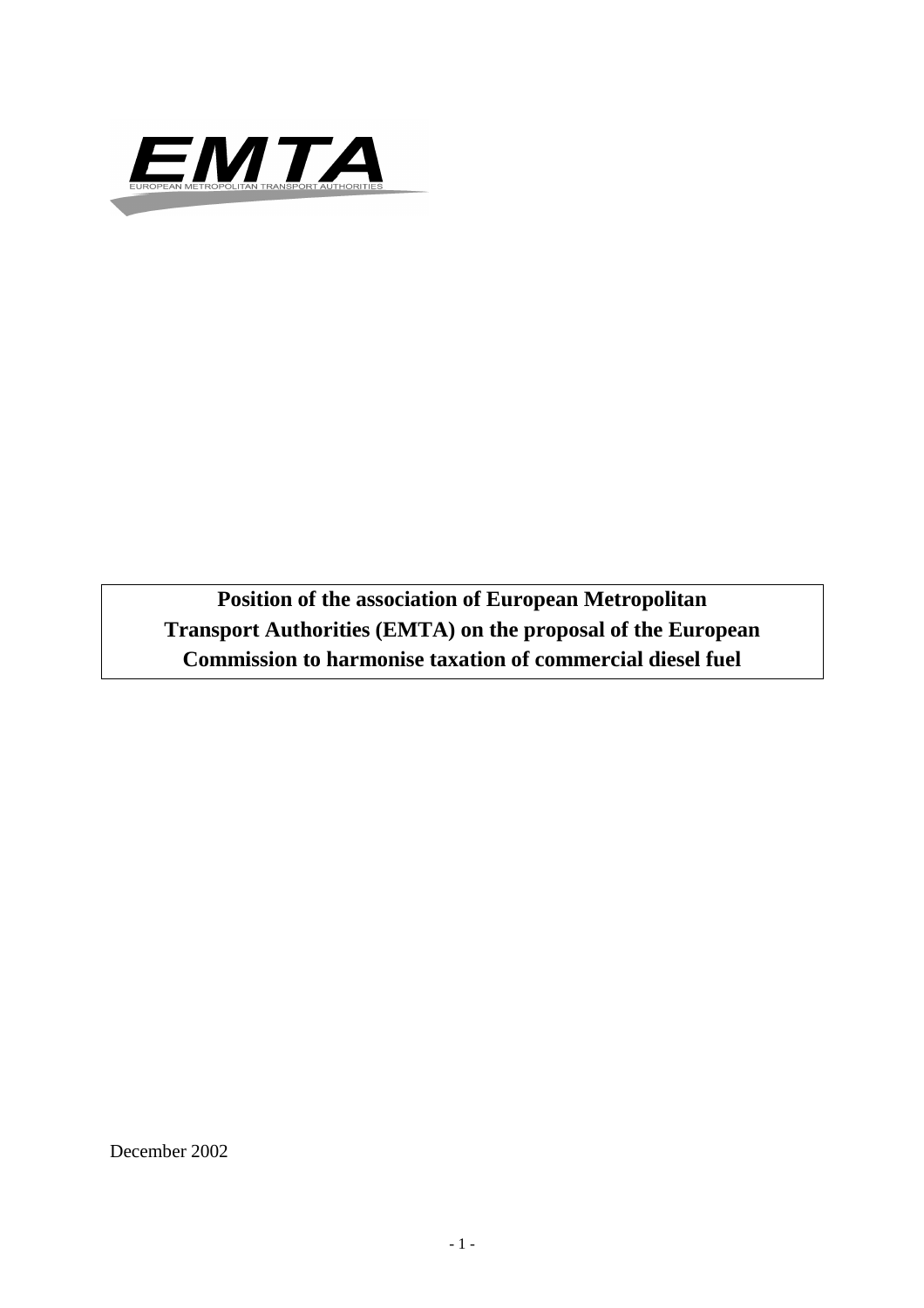The association of European Metropolitan Transport Authorities (EMTA) brings together 28 public authorities in charge of the public transport networks of the largest European cities. These authorities plan, co-ordinate, fund and are constantly seeking improvement in the quality of public transport systems serving more than 70 million European citizens. These networks have a critical role in maintaining mobility in cities while minimising the damage caused by transport to the environment. In general, for a given number of passenger kilometres carried, public transport (including buses) produces only one quarter of the pollution and greenhouse gases generated by the private car.

The Members of EMTA have welcomed the objectives set by the White Paper on the European transport policy to 2010, adopted in September 2001 by the European Commission, and among them the need to reduce congestion and the environmental impact of transport through appropriate charging mechanisms and investment of the proceeds in environmentally friendly modes of transport. At the same time they also recognise that the present differences between Member States' excise duty rates on petrol may lead to distortions of competition in the European internal market, and that the European Commission needs to address this issue.

However, the proposal for harmonisation of taxation of fuels in the EU released by the European Commission last July (see document 10979/02 and press Release IP/02/134 of the European Commission on  $24<sup>th</sup>$  July 2002) does not take due account of environmental and transport policy concerns, and could even be counter-productive in this respect.

Indeed EMTA transport authorities disagree with some key aspects of the proposal of the European Commission:

- contrary to what has always been agreed on the issue of harmonisation of taxation of fuel (see the Commission's 1997 proposal of Directive on the taxation of energy, and the debates at the Council of Ministers of Economics and Finance<sup>1</sup>), **the Commission does not propose setting a minimum level of excise rates, but rather suggests to set a single harmonised rate for the whole European Union**. This means that the countries which have higher levels of taxation than the proposed harmonised rate  $(\text{\textcircled{}}50 \text{ per } 1000$ litres of petrol) would have to reduce their excise duties so as to reach this common rate in 2010 at the latest. This would be a **major impediment for countries wishing to pursue environmental protection policies through heavier taxation of vehicle fuels**. The countries with higher rates of excise duties than the European average find it hard to understand that they would be prevented by the European Union from carrying on with their ambitious policies, which require strong political endorsement. The explanation given by the European Commission (road hauliers and coach operators operating on international routes can buy their fuel in a neighbouring country) is a minor matter compared with the environmental damage which will be caused by lowering fuel duties

<sup>&</sup>lt;sup>1</sup> See press releases IP/97/211, MEMO/02/121, MEMO/02/223, MEMO/02/226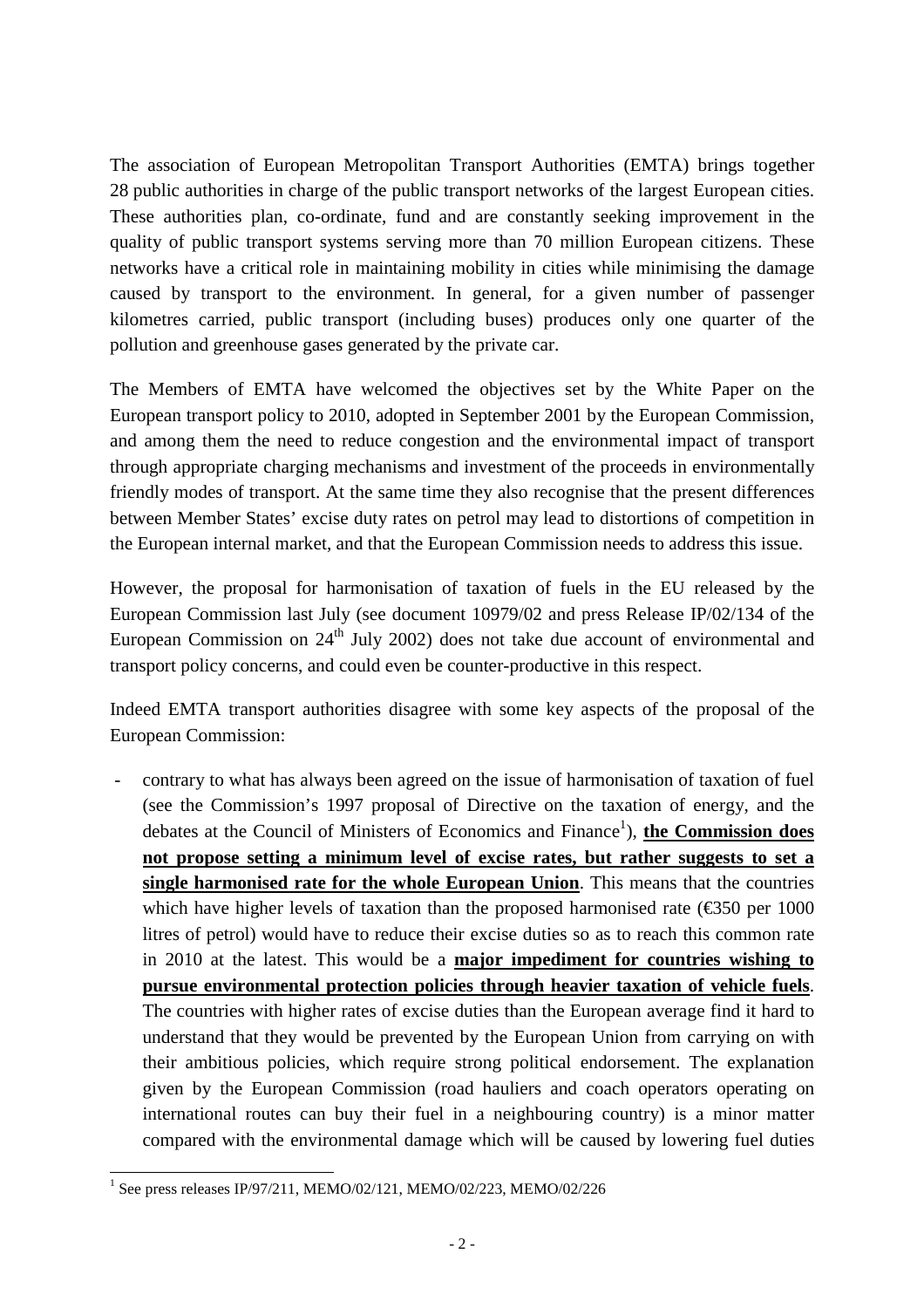(otherwise, a country with higher excise duties than its neighbours would lose most of its revenues, which is of course not the case today). The Commission should extend its analysis by providing objective information about the percentage of companies and people who buy their petrol in a foreign country because of differences in the level of excise duties and by undertaking an environmental assessment of the effects of the proposed changes in fuel duties in the different Member States.

- **the Commission provides no justification for the proposed harmonised level of taxation (** $\bigcirc$ **350)** other than as being a "central" rate between the current levels in the EU countries. Nothing proves that this rate is not too low in the perspective of achieving fairer competition between the different transport modes and in relation to the impacts on the environment and on congestion. EMTA transport authorities consider that the Commission should - at least - provide some scientific evidence of the fact that the harmonised rate will provide a basis for a fair taxation of road transport. There should also be more thorough analysis of the consequences of this proposed harmonised rate on the competitiveness of road transport and on the internalisation of its external costs.
- there is **only limited recognition of the specific roles problems of public transport in the current proposal of the Commission**. As indicated in Annex 3 of the proposal 10979/02, many European countries have some mechanisms of exemption or of reduction of excise duties for bus operators. It appears doubtful whether these advantages could be maintained under the new directive as proposed:
	- Article 5 of proposal 10979/02 allows differentiated rates of tax to be applied for local public transport. It should also include coaches, which also provide a very environmentally friendly form of transport.
	- Under Article 8, however, the reduced rates of duty which are applicable to the latter fuels when used for public transport purposes would not apply to diesel. This would result in an increase in the price of diesel fuel for public transport in some member states. Yet most buses are diesel-powered, and recent improvements in diesel engines (partly stemming from European legislation) have made diesel engines no more damaging to the environment than equivalent lpg and natural gas engines.
	- The continuation of existing exemptions and reductions granted by Member States is at present only allowed to continue until the end of 2006, subject to prior review. This means that any advantages beyond those just describe would be lost from that date, and the competitiveness of public transport would suffer accordingly. Provision should be made (e.g. by setting minimum rates for fuel used for public transport sufficiently low) so that existing reductions and exemptions can at least be maintained.
- − Meanwhile it is noted that Art 15(e) allows member states to give exemptions/reductions for energy products used for the carriage of passengers by rail. It is not made clear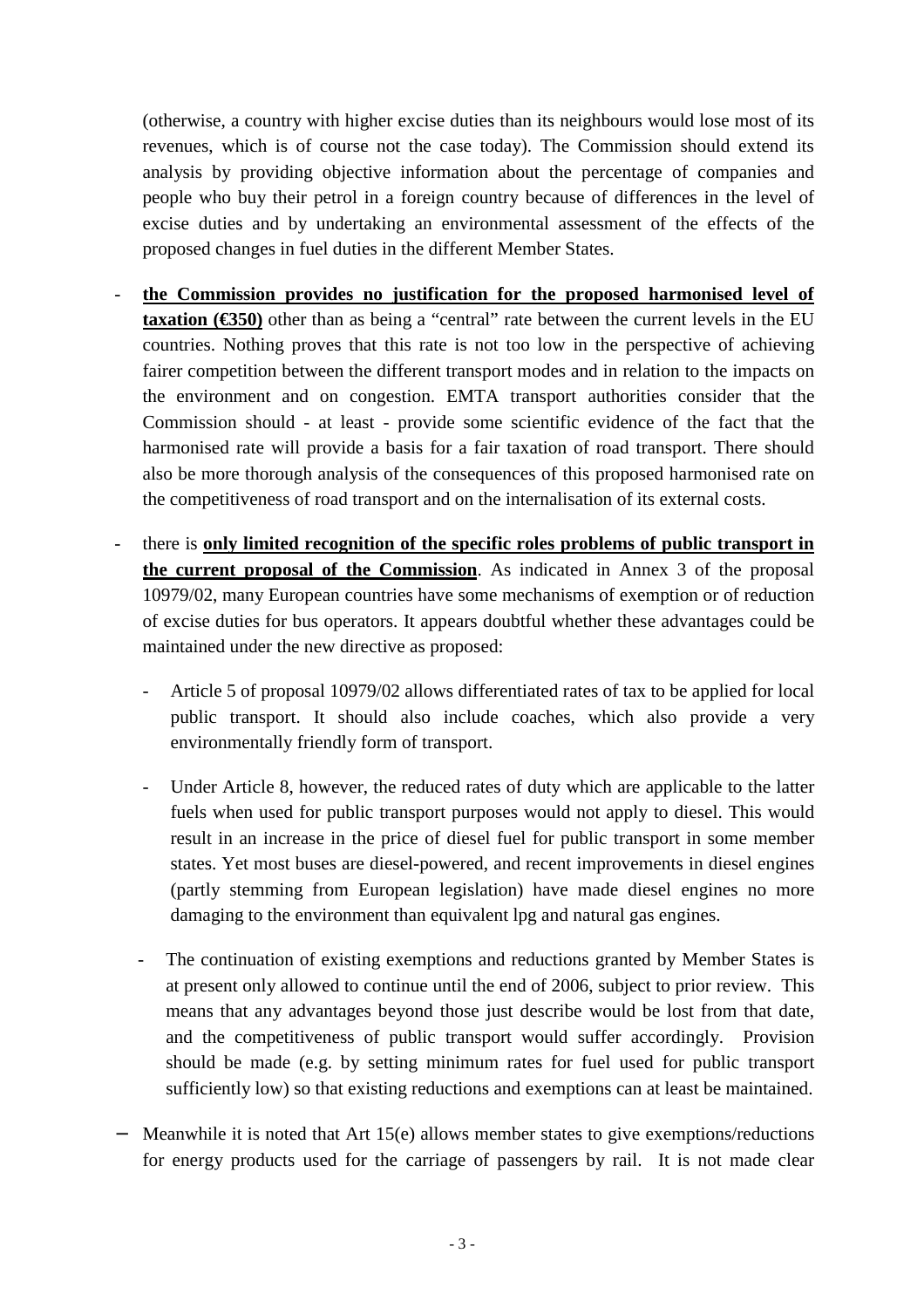whether this includes e.g tramways and metros. This should be clarified. The power of total exemption should be extended to all public transport, and not just to rail systems.

Although EMTA transport authorities share the objective of the Commission to develop nonpolluting public transport modes (fuel cell buses for example), they think that this proposal should allow for a derogation for existing public transport systems (bus and coach).

If specific allowance is not made for public transport as recommended above, EMTA transport authorities fear that the proposal of the European Commission could both reduce the attractiveness of public transport (by leading to increased fares to travellers so as to compensate for the increase in the price of fuel paid by bus operators) and to financial difficulties for both public transport operating companies and authorities.

As public transport authorities know well, the financial balance of public transport is very difficult to reach, and authorities are already heavily involved in the funding of operational costs in most EU countries. That is why the Commission's proposal should enable, and even encourage, special mechanisms to alleviate excise duties on fuel used for public transport systems, and not the contrary.

## **Conclusion**

The need for a measure of harmonisation of the taxation of fuel in Europe is recognised. However, a fairer taxation of road transport and an internalisation of its external costs to reduce congestion and environmental damage are more important than the harmonisation of excise rates. That is why EMTA transport authorities call on the European Commission to pursue coherent policies. The proposal must be designed so as not to reduce the attractiveness of public transport anywhere in Europe. This is particularly important in those countries which can be regarded as cases of good practices in their fight to promote alternatives to freight transport by road and the use of private car through heavier fuel taxation.

EMTA Members consider that the preparation of this new proposal should be the responsibility not only of the Directorate General for Taxation, but also for the Directorate General for Energy and Transport.

Paris, 04 December 2002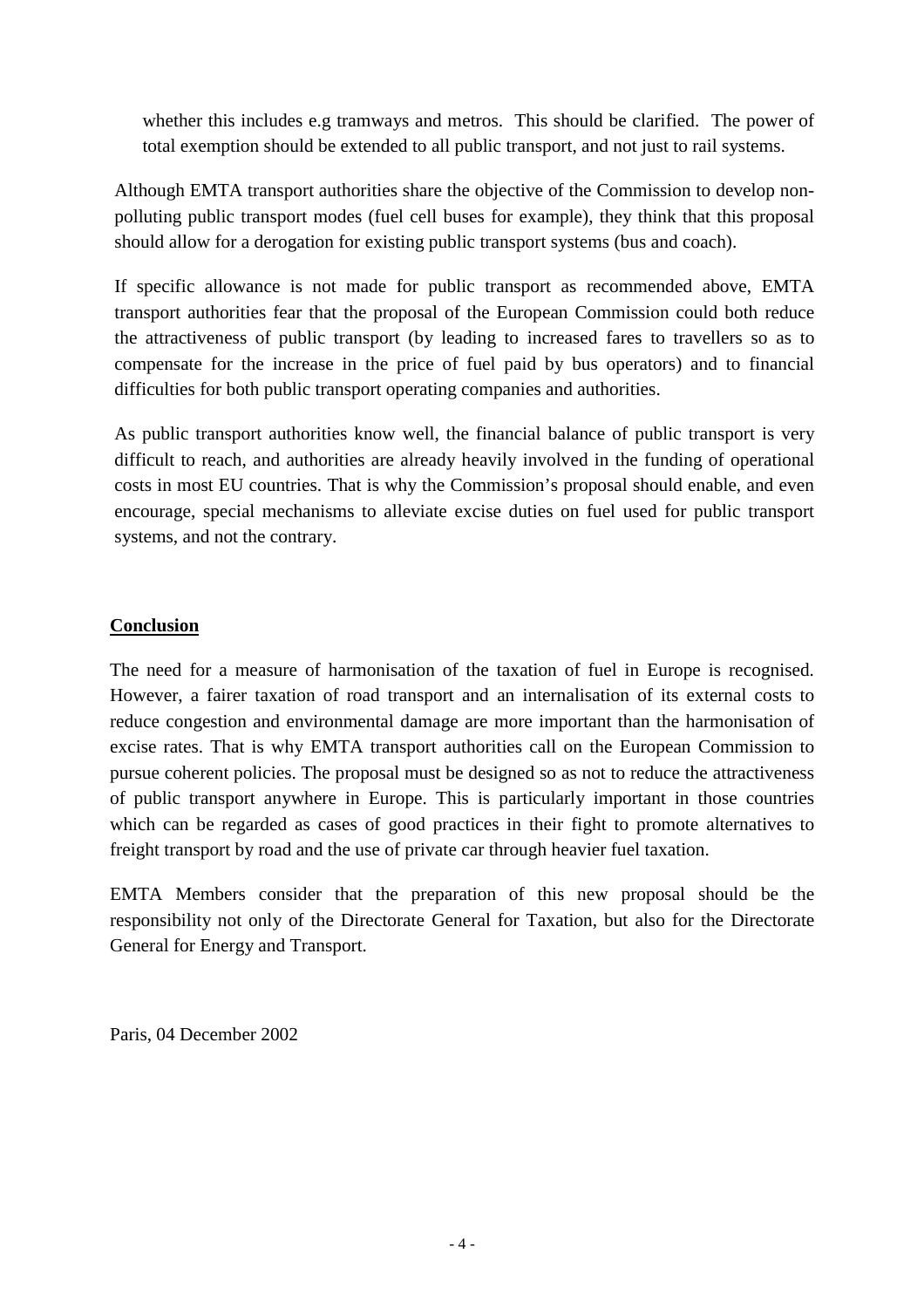List of public transport authorities belonging to the association of European Metropolitan Transport Authorities (EMTA)

AMSTERDAM (ROA)

ATHENS (OASA)

BARCELONA (ATM)

BIRMINGHAM-WEST MIDLANDS (Centro)

BILBAO (CTB)

BRUSSELS (Ministère de la Région de Bruxelles)

DUBLIN (DTO)

FRANKFURT (RMV)

GENEVA (Office des Transports et de la Circulation)

HELSINKI (YTV)

LISBON (Camara Municipal)

LONDON (GLA)

MADRID (CTM)

MANCHESTER (GMPTE)

MILAN (Comune di Milano)

OSLO (AS Sporveier)

PARIS (STIF)

PRAGUE (ROPID)

ROME (Comune di Roma)

SEVILLE (Junta de Andalucia)

STOCKHOLM (AB SL)

VALENCIA (ETM)